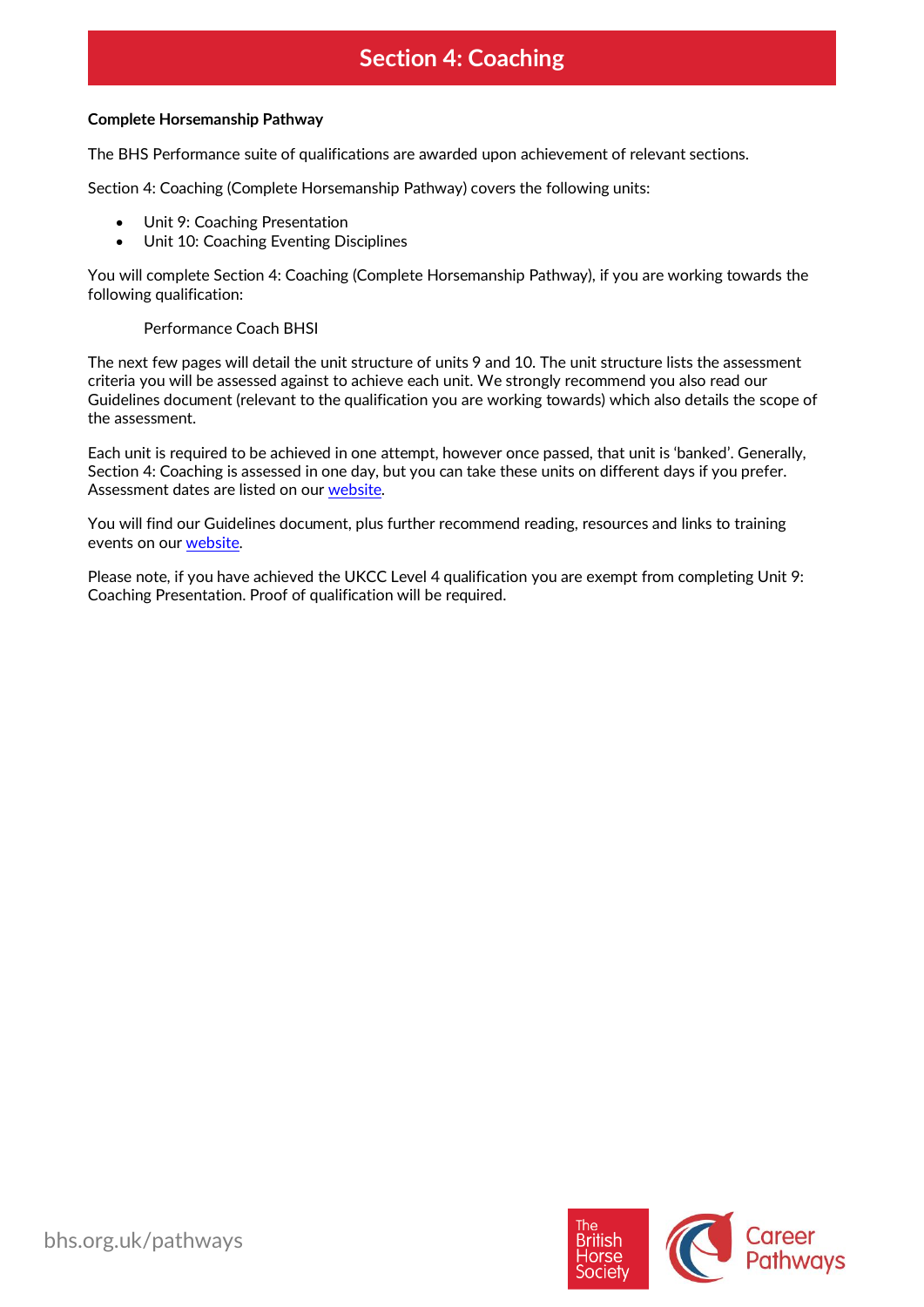## Unit Structure



### Unit Aim

This unit aims to enable learners to showcase their experience of training and developing rider and horse combinations in an area or discipline. Learners will present their evidence, drawing conclusions from their training and suggesting future development for the rider and horse.

### Unit Introduction

This unit assumes a comprehensive understanding of terminology, concepts and techniques used in the development, training, care and welfare of horses and the coaching of riders.

The coach can either present the development of a rider and horse combination towards competition or a career rider training on multiple horses.

Learners will be expected to have trained the rider over a minimum period of six months. The learner will present their review to a BHS Assessor. The presentation should last between 15-30 minutes, with an additional allowance of 15-30 minutes for questions. Learners have the option to present their review using IT and software such as Microsoft PowerPoint, although this is not compulsory.

Supporting evidence should be brought to the assessment for review.

| <b>Learning Outcome</b><br>The learner will be able to:   | <b>Assessment Criteria</b>                                      | Guidance on the breadth of content that may<br>be covered during assessment.                                                                                                                                                                                                                                                                                                                                        | <b>Assessment</b><br><b>Method</b> |
|-----------------------------------------------------------|-----------------------------------------------------------------|---------------------------------------------------------------------------------------------------------------------------------------------------------------------------------------------------------------------------------------------------------------------------------------------------------------------------------------------------------------------------------------------------------------------|------------------------------------|
| 1. Understand how to<br>develop the skills of<br>riders   | 1.1 Analyse methods to<br>develop the skills of riders          | Methods may include:<br>Different coaching styles<br>$\bullet$<br>Goal setting<br>$\bullet$<br>Differentiation in group lessons<br>٠<br>Empowering the rider<br>$\bullet$<br>Introducing new skills<br>Periodisation<br>Performance profiling<br>Use of technology<br>٠<br>Career progression                                                                                                                       | Observation and<br>discussion      |
|                                                           |                                                                 | Rider may include:<br>Young and mature riders<br>$\bullet$<br>Recreational and competition riders<br>Riding Advanced Medium (dressage),<br>Foxhunter/1.20m (show jumping) or<br>Intermediate (eventing)*<br>*Discipline the learner chooses to discuss must<br>relate to their coaching pathway discipline                                                                                                          |                                    |
| 2. Understand how to<br>develop the training of<br>horses | 2.1 Analyse methods to<br>develop the training of <b>horses</b> | <b>Methods</b> may include:<br>Training and retraining<br>$\bullet$<br>Problem solving<br>٠<br>Competition training<br>٠<br>The Training Scale<br>Systematic development of horse and<br>rider<br>Providing guidance to rider<br>$\bullet$<br>Horses may include:<br>From novice to advanced competition<br>or school master up to Advanced<br>Medium (dressage), Foxhunter/1.20m<br>(show jumping) or Intermediate | Observation and<br>discussion      |

The British Horse Society, Abbey Park, Stareton, Kenilworth, Warwickshire CV8 2XZ Tel: 02476 840500 | Email: pathways@bhs.org.uk | Web: [www.bhs.org.uk](http://www.bhs.org.uk/) The British Horse Society is a Registered Charity Nos. 210504 and SC038516

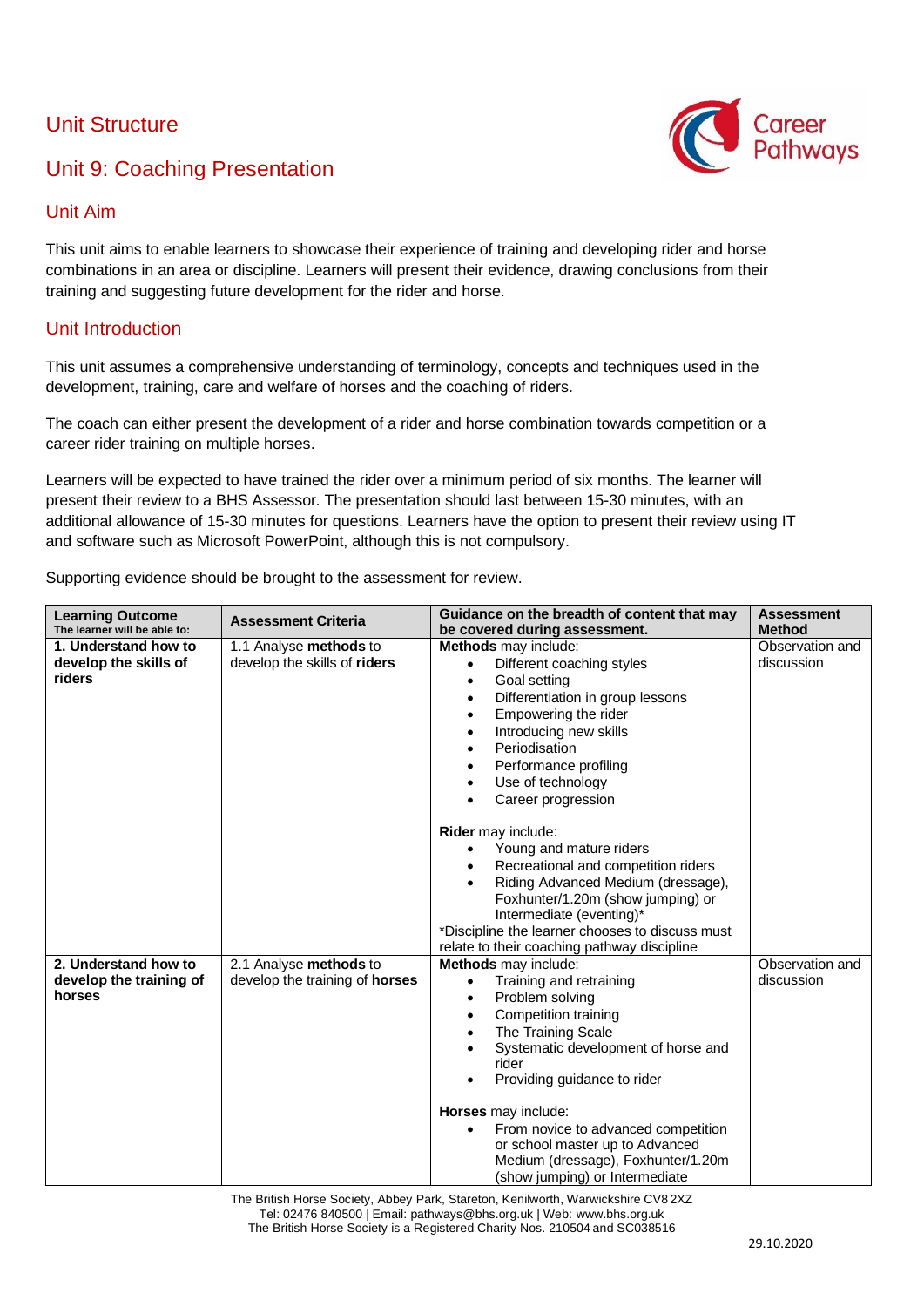|                                                                            |                                                                                          | (eventing)*<br>*Discipline the learner chooses to discuss must                                                                                                                                                                                                                                       |                               |
|----------------------------------------------------------------------------|------------------------------------------------------------------------------------------|------------------------------------------------------------------------------------------------------------------------------------------------------------------------------------------------------------------------------------------------------------------------------------------------------|-------------------------------|
|                                                                            |                                                                                          | relate to their coaching pathway discipline                                                                                                                                                                                                                                                          |                               |
| 3. Select and justify a<br>coaching plan for the<br>development of a rider | 3.1 Justify the selection of the<br>rider                                                | Justification may include:<br>Skills or experience of coach<br>$\bullet$<br>Coach's area of interest<br>Coach's client base                                                                                                                                                                          | Observation and<br>discussion |
|                                                                            | 3.2 Evaluate the rider and                                                               | Available resources<br>$\bullet$                                                                                                                                                                                                                                                                     | Observation and               |
|                                                                            | identify area/s for training and<br>development                                          | Evaluation may include:<br>Experience of rider (and horse/s)<br>$\bullet$<br>Assessment of rider's ability<br>٠<br>Strengths and weaknesses of rider<br>(and horse/s)<br>Learning style of rider<br>$\bullet$                                                                                        | discussion                    |
|                                                                            | 3.3 Justify the aims and                                                                 | Justification to include:                                                                                                                                                                                                                                                                            | Observation and               |
|                                                                            | goals of the coaching plan                                                               | Reasons why the aims and goals were<br>$\bullet$<br>chosen (over other areas of<br>development identified)<br>Prioritisation of aims<br>$\bullet$<br>Timescale<br>٠<br>Welfare of horse/s<br>Aims and goals to include:<br>Short (one month), medium term (six<br>$\bullet$                          | discussion                    |
|                                                                            |                                                                                          | months) and future long term goals                                                                                                                                                                                                                                                                   |                               |
| 4. Analyse the coaching                                                    | 4.1 Present the coaching and                                                             | Relation to the Training Scale<br>٠<br>Presentation skills may include:                                                                                                                                                                                                                              | Observation and               |
| and development of a<br>rider                                              | development of a rider                                                                   | Eye contact<br>$\bullet$<br>Tone/clarity of voice<br>$\bullet$<br>Body language<br>$\bullet$<br>Use of props and supporting material/s<br>$\bullet$<br>Coaching and development to include:<br>Detailed account of work undertaken<br>$\bullet$<br>Work schedule including rest days                 | discussion                    |
|                                                                            |                                                                                          | Coaching methods used<br>٠<br>Resources, equipment and assistance<br>$\bullet$<br>utilised<br>Feedback from rider<br>$\bullet$<br>Over a minimum period of six months                                                                                                                                |                               |
|                                                                            | 4.2 Demonstrate technical<br>merit                                                       | Technical content meets industry<br>$\bullet$<br>requirements and good practice<br>Competent understanding of technical<br>content, language and terminology                                                                                                                                         | Observation and<br>discussion |
|                                                                            | 4.3 Identify strategies to<br>support the wellbeing of rider<br>and horse/s              | Wellbeing to include:<br>Physical health<br>$\bullet$<br>Mental health<br>$\bullet$<br>Strategies for rider may include:<br>Rider psychology<br>Motivation techniques<br>$\bullet$<br>Overcoming barriers<br>Strategies for horse/s may include:<br>Rest periods<br>$\bullet$                        | Observation and<br>discussion |
|                                                                            |                                                                                          | Variation of work<br>٠                                                                                                                                                                                                                                                                               |                               |
|                                                                            |                                                                                          | Equine learning theory<br>$\bullet$                                                                                                                                                                                                                                                                  |                               |
|                                                                            | 4.4 Critically analyse the<br>coaching program and draw<br>conclusions from the training | Analysis to include:<br>Any adjustments or changes to the<br>$\bullet$<br>coaching plan<br>Strengths and weaknesses of chosen<br>$\bullet$<br>coaching methods<br>Justification of different exercises /<br>$\bullet$<br>work chosen<br>Welfare of the horse/s considered<br>$\bullet$<br>throughout | Observation and<br>discussion |
|                                                                            |                                                                                          | Feedback of rider considered<br>$\bullet$                                                                                                                                                                                                                                                            |                               |

The British Horse Society, Abbey Park, Stareton, Kenilworth, Warwickshire CV8 2XZ Tel: 02476 840500 | Email: pathways@bhs.org.uk | Web: [www.bhs.org.uk](http://www.bhs.org.uk/) The British Horse Society is a Registered Charity Nos. 210504 and SC038516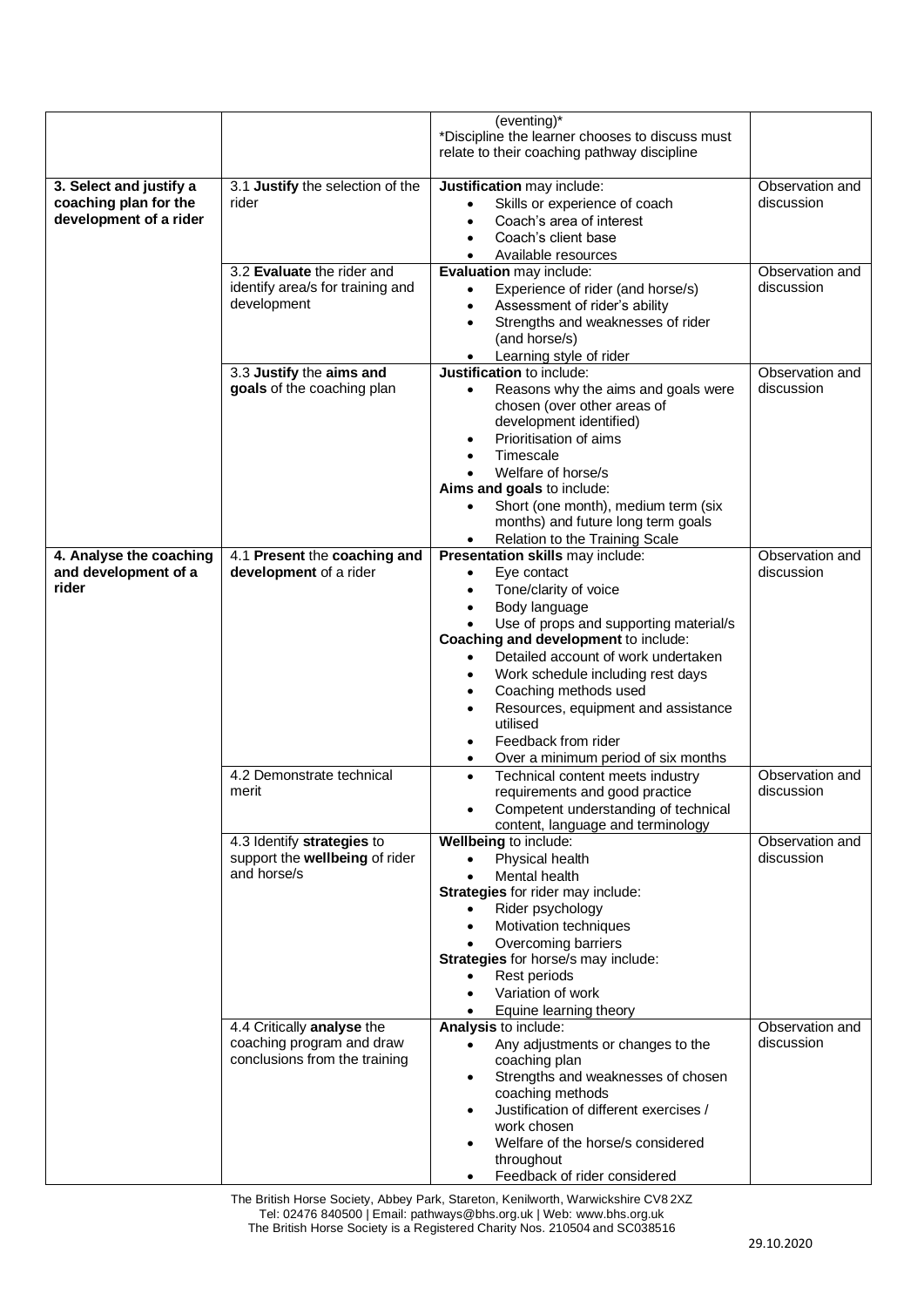|                                                 |                                                                                           | throughout<br>Overall performance and development<br>$\bullet$<br>of rider and horse/s                                                                                                                                                                                                  |                               |
|-------------------------------------------------|-------------------------------------------------------------------------------------------|-----------------------------------------------------------------------------------------------------------------------------------------------------------------------------------------------------------------------------------------------------------------------------------------|-------------------------------|
| 5. Evaluate the<br>coaching plan<br>implemented | 5.1 Evaluate the outcome<br>against the initial aims and<br>goals                         | Evaluation to include:<br>Identify areas that went well and further<br>development opportunities<br>Identify areas / behaviours that didn't<br>go to plan<br>Rider's influence on horse's way of<br>$\bullet$<br>going in relation to the Training Scale                                | Observation and<br>discussion |
|                                                 | 5.2 Evaluate own<br>performance                                                           | Evaluation to include:<br>Reflection on content of coaching plan<br>Delivery of coaching<br>Effectiveness of coaching<br>٠<br>Identify strategies to improve personal<br>performance, including CPD<br>opportunities<br>Identification of own coaching<br>$\bullet$<br>philosophy       | Observation and<br>discussion |
|                                                 | 5.3 Produce a plan making<br>justified recommendations for<br>the rider's future training | <b>Plan</b> to include:<br>Future possible work; short term (one<br>month), medium term (six months) and<br>long term (six to twelve months)<br>Use of alternative work programmes or<br>$\bullet$<br>exercises not utilised in coaching plan<br>Development of horse/s (if applicable) | Observation and<br>discussion |

Please check the latest syllabus prior to booking. We regularly review our course content to make it relevant and current for the benefit of our learners. For these reasons, unit specifications may be updated.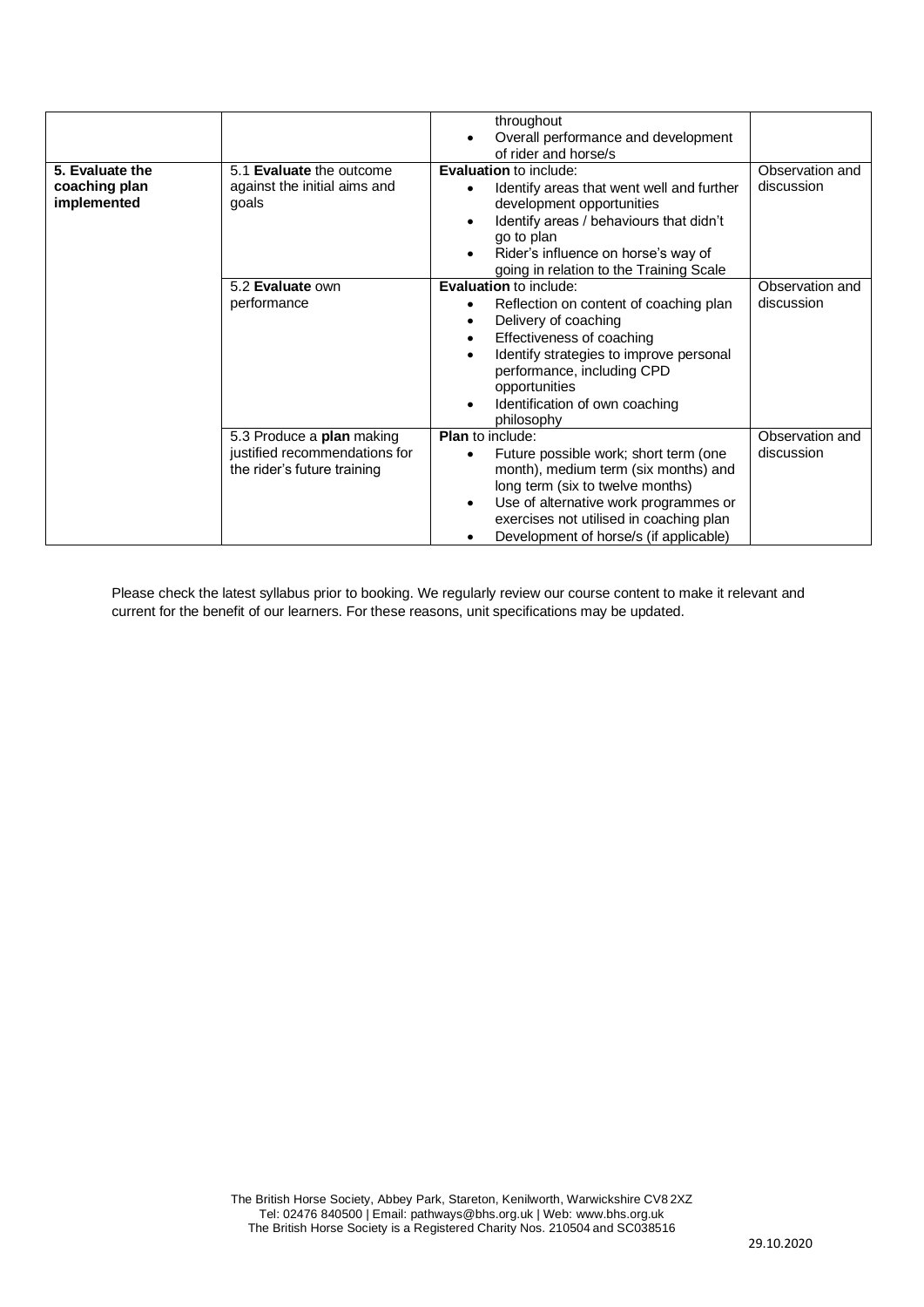## Unit Structure



## Unit 10: Coaching Eventing Disciplines

#### Unit Aim

This unit aims to enable learners to showcase their experience and skills coaching riders and horses.

#### Unit Introduction

This unit assumes a comprehensive understanding of terminology, concepts and techniques used in the development, training, care and welfare of horses and coaching of riders.

| <b>Learning Outcome</b><br>The learner will be able to:                                              | <b>Assessment Criteria</b>                                                                               | Guidance on the breadth of content that may<br>be covered during assessment.                                                                                                                                                                                                                                                                                                                                                                                    | <b>Assessment</b><br><b>Method</b> |
|------------------------------------------------------------------------------------------------------|----------------------------------------------------------------------------------------------------------|-----------------------------------------------------------------------------------------------------------------------------------------------------------------------------------------------------------------------------------------------------------------------------------------------------------------------------------------------------------------------------------------------------------------------------------------------------------------|------------------------------------|
| 1. Self-reflect on own<br>coaching                                                                   | 1.1 Evaluate coaching styles<br>and practices                                                            | Self-reflection relates to each session.<br><b>Evaluation to include:</b><br>Analysis of riders and the application of<br>$\bullet$<br>coaching theory to assist their<br>development<br>Self-reflect on coaching sessions<br>$\bullet$<br>Understanding rider mind-set and<br>$\bullet$                                                                                                                                                                        | <b>Discussion</b>                  |
| 2. Coach safely                                                                                      | 2.1 Maintain the health,<br>safety and welfare of horse,<br>self and others                              | psychology<br>Learners must risk assess for each coaching<br>session to include:<br>Hazards<br>$\bullet$<br>Control measures<br>$\bullet$<br>Learners must demonstrate safe coaching in all<br>sessions, including consideration of:<br>Riding area and surfaces<br>$\bullet$<br>Equipment<br>$\bullet$<br>Tack, including balance and suitability<br>$\bullet$<br>of saddle, bridle and bit<br>Suitability of horse and exercises<br>$\bullet$                 | Observation                        |
| 3. Understand how a<br>rider can influence a<br>horse's way of going                                 | 3.1 Assess the influence of a<br>rider on a horse's way of going                                         | As part of Unit 10: Coaching Eventing<br>Disciplines and Unit 12: Coaching Show<br>Jumping, influence may include:<br>Pace<br>$\bullet$<br>Straightness<br>$\bullet$<br>Lateral movements<br><b>Bascule</b><br>Jump technique<br>$\bullet$<br>As part of Unit 11: Coaching Dressage,<br>influence may include:<br>Pace<br>$\bullet$<br>Straightness<br>$\bullet$<br>Lateral movements<br>$\bullet$                                                              | <b>Discussion</b>                  |
| 4. Coach to develop the<br>performance of rider(s)<br>and/or horse(s) on the<br>flat and over fences | 4.1 Coach a differentiated<br>session to BHS career<br>students to develop their<br>knowledge and skills | <b>Differentiated session:</b><br>Coaching riders of varying levels in the same<br>session.<br><b>Session to include:</b><br>Arena eventing training session<br>Differentiation of session to suit each<br>$\bullet$<br>rider<br>Inclusion of each rider, discussion and<br>$\bullet$<br>feedback<br>Walking the course/lines with the riders<br>Assessing each rider during the warm<br>up<br>Use of practice fences<br>Jump/link fences to improve the skills | Observation and<br>discussion      |

The British Horse Society, Abbey Park, Stareton, Kenilworth, Warwickshire CV82XZ Tel: 02476 840500 | Email: pathways@bhs.org.uk | Web: [www.bhs.org.uk](http://www.bhs.org.uk/) The British Horse Society is a Registered Charity Nos. 210504 and SC038516